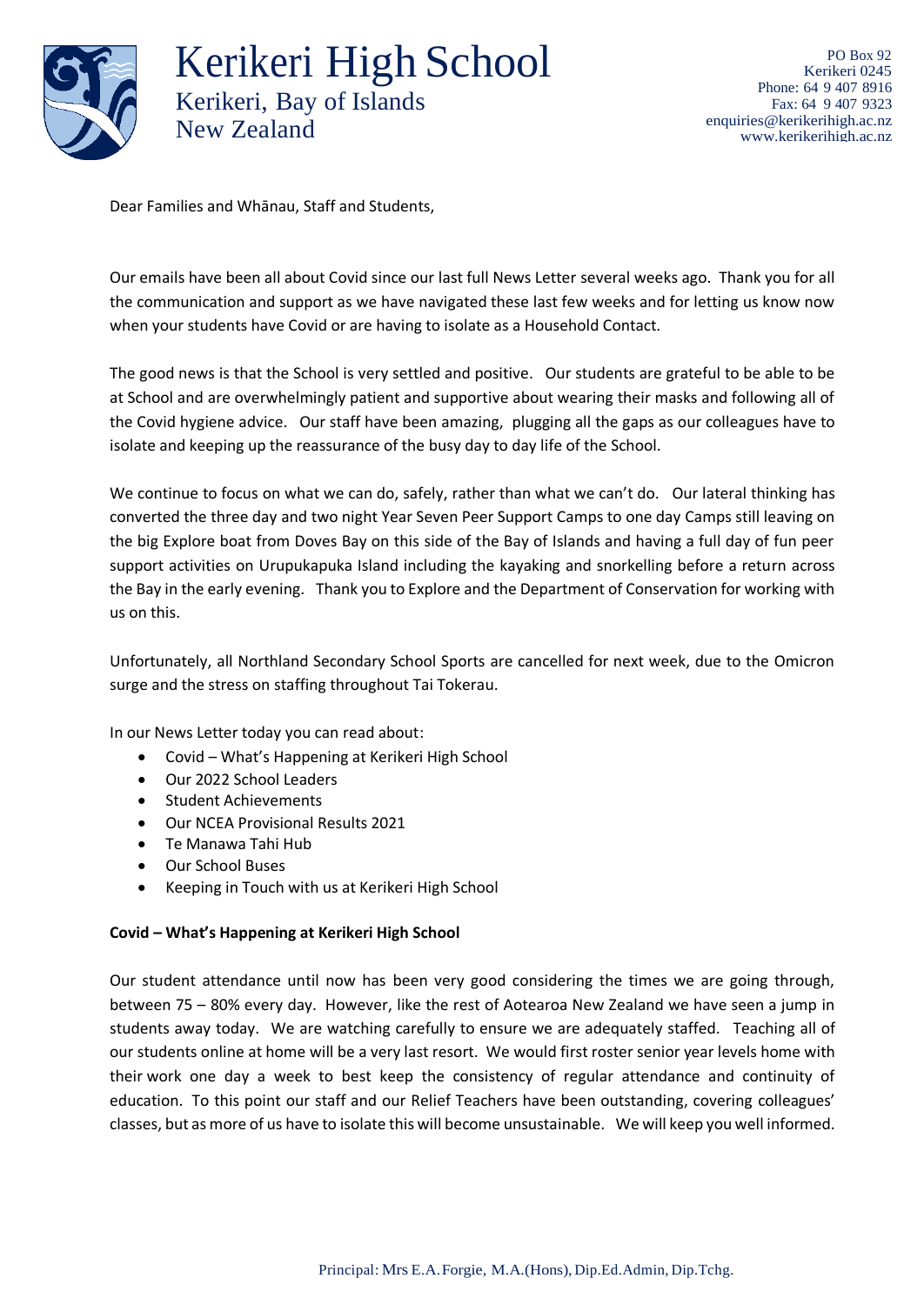# **Our 2022 School Leaders**

Congratulations to all our recently appointed Kerikeri High School Prefects for 2022. Following a thorough application process, which included a Letter of Application and a CV, a panel interview with the Dean of Year 13, Mrs Judd, the Deputy Principal for Year 13, Mr Walker and the Principal Mrs Forgie, and a review of students' school Four Cornerstones and pastoral records, a strong team of 39 Prefects were selected and trained.

| Congratulations to:    |                                |
|------------------------|--------------------------------|
| Lydia Bailie-Bellew    | Prisayus Kenney                |
| Lorelei Baker          | <b>Rhys Lambers</b>            |
| <b>Toby Bell</b>       | Emma Lloyd                     |
| Luca Bocock            | Rudolph Louw                   |
| <b>Matthew Clent</b>   | Bayden McLellan                |
| <b>Hannah Collins</b>  | Kayla Muller                   |
| Imogen Crooks          | Ryshani Paul Broughton-Stowers |
| <b>Elinor Davis</b>    | Nicolas Powell                 |
| <b>Rhys Doherty</b>    | Cole Puru                      |
| Daniel Ellingham       | Tiree Robinson                 |
| <b>Thomas Fewtrell</b> | <b>Tamatea Rosenthal</b>       |
| Jacob Fewtrell         | Santana Ruatoto                |
| Eva Forrest-Chambers   | <b>Toby Sadgrove</b>           |
| Amelia Galvin          | Grace Sheldon                  |
| Maija Geissler-Budd    | <b>Avalon Strang</b>           |
| Angelina Gregory       | Nate Te Hira                   |
| Eva-Sky Gundry         | <b>Billy Toto</b>              |
| Liam Hutching          | Pippiana Voakes                |
| Pipi Johnson-Phillips  | Ellise Williams                |
| Samuel Kee             |                                |

Our Deputy Head Boy for 2022 is Matthew Clent Our Deputy Head Girl for 2022 is Pippiana Voakes

Our Head Boy for 2022 is Nicolas Powell Our Head Girl for 2022 is Avalon Strang

Congratulations to all our 2022 Kerikeri High School Prefects, we know you will lead and serve our school with pride – Kia Manawanui.

# **Student Achievements**

150 students have signed up to learn an instrument through our Instrumental Music programme – guitar, bass guitar, piano and ukulele.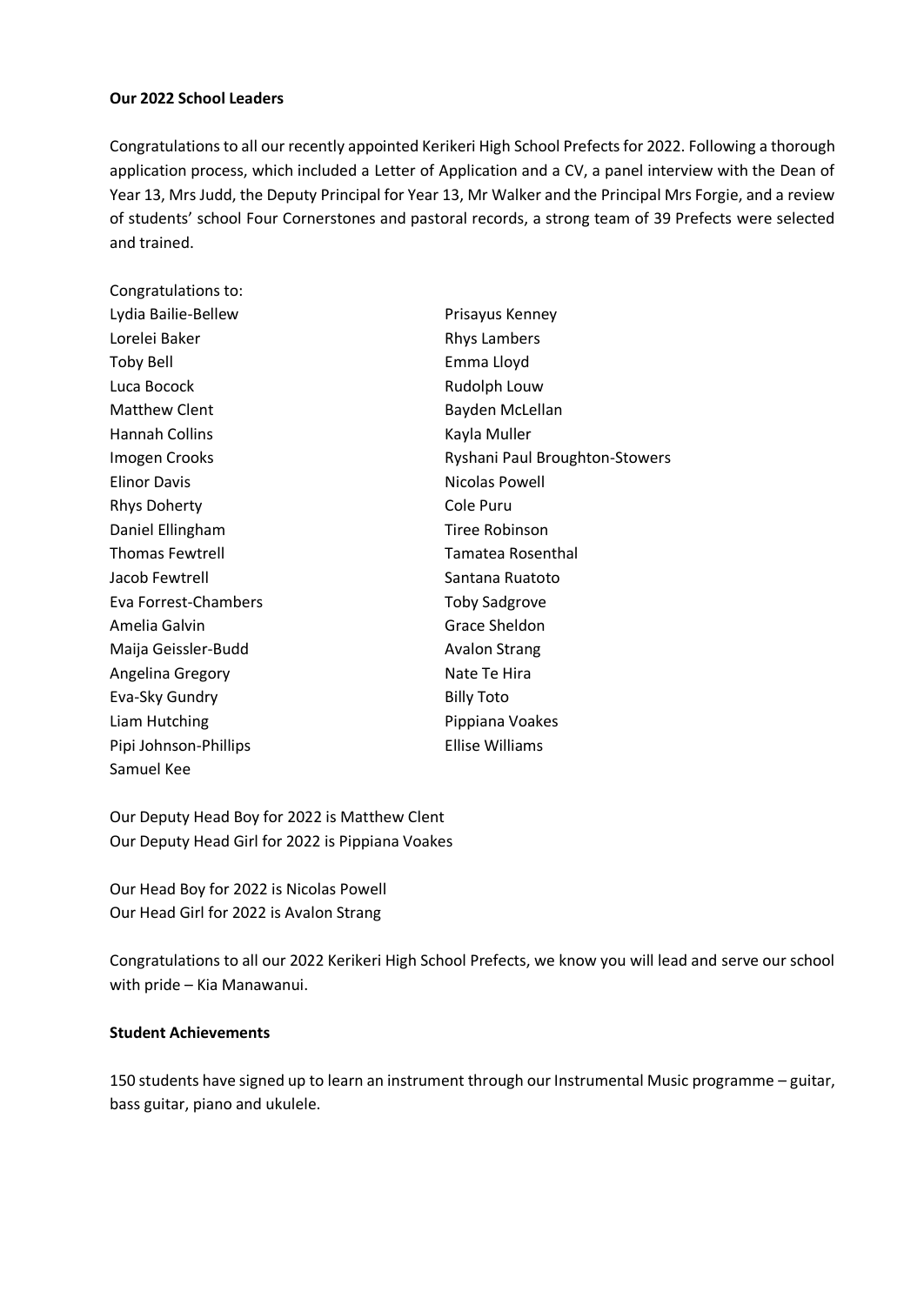Imogen Crooks won the National Whakaari Challenge with Judges from Weta Workshop. Hannah Collins and Fox Blandford were Highly Commended.

Joe Howells and Nicolas Powell competed in the National Schools' Parliamentary Debating Competition in January, the first time Kerikeri High School has entered this competition against the best debaters in New Zealand and made the Finals.

Lydia Bailie-Bellew, Hector Danilo, Hannah Collins and Sofia Mikhailiadis were chosen to exhibit their art at the Kids Art Exhibition and Silent Auction at The Turner Centre.

Congratulations also to both our Open Boys and Girls Rugby Sevens sides, who played in the Northland Schools' Tournament on Tuesday this week. Our Boys' Team made their final and narrowly lost to Whangarei Boys' High School. Our Girls' Team also made their final and won in extra time against Whangarei Girls' High School. Both teams have now qualified to participate in the New Zealand Secondary Schools' Condors 7s which is held in Auckland in April.

# **Our NCEA Provisional Results 2021**

We were thrilled with our NCEA Results especially as these senior students have worked through the Covid Lockdowns and restrictions now for longer than we ever expected. Our students were second only to Auckland in losing the most time in class last year and there was also the impact of Tai Tokerau Northland being a virtual island while Auckland stayed in Lockdown. They have been very resilient and we are proud of them and their Teachers.

|                | Level 1 | Level <sub>2</sub> | Level 3 | UE   |                | Level 1 | Level 2 | Level 3 | <b>UE</b> |
|----------------|---------|--------------------|---------|------|----------------|---------|---------|---------|-----------|
| <b>Overall</b> | 87.9    | 88.1               | 82.5    | 54.2 | <b>Overall</b> | 68.5    | 77.4    | 69.9    | 50.8      |
| <b>Māori</b>   | 84.1    | 77.2               | 68.8    | 37.5 | Māori          | 56.5    | 67.5    | 57.8    | 30.9      |
| <b>Male</b>    | 88.2    | 86.6               | 79.1    | 45.1 | <b>Male</b>    | 66.2    | 75.4    | 66.1    | 44.4      |
| Female         | 87.5    | 89.8               | 86      | 64   | Female         | 70.8    | 79.2    | 73.3    | 56.1      |

### **Kerikeri High School National National Review Review Rational Review Review Rational Review Rational Review Rational Review Rational Review Rational Review Rational Review Rational Review Rational Review Rational Review R**

| Level 1 | Level <sub>2</sub> | Level 3 | <b>UE</b> |                | Level 1 | Level 2 | Level 3 | <b>UE</b> |
|---------|--------------------|---------|-----------|----------------|---------|---------|---------|-----------|
| 87.9    | 88.1               | 82.5    | 54.2      | <b>Overall</b> | 68.5    | 77.4    | 69.9    | 50.8      |
| 84.1    | 77.2               | 68.8    | 37.5      | Māori          | 56.5    | 67.5    | 57.8    | 30.9      |
| 88.2    | 86.6               | 79.1    | 45.1      | <b>Male</b>    | 66.2    | 75.4    | 66.1    | 44.4      |
| 87.5    | 89.8               | 86      | 64        | Female         | 70.8    | 79.2    | 73.3    | 56.1      |

# **Te Manawa Tahi Hub on the 16 March 9.30-12.30 at the Kerikeri Sports Complex**

This meeting time is for families and whānau to get support from specialists from the Ministry of Education who want to help with learning support and their services for your young people.

# **Our School Buses**

We are very well served by our transport network, Kerikeri Schools Transport Network (KSTN) and our outstanding contractors, Clarks Coachlines. It was a tough time for all when we had to scan on and off the buses so we knew who was there for contract tracing purposes, however this requirement has been superseded by the Positive Cases and Household Contacts regulation we have now.